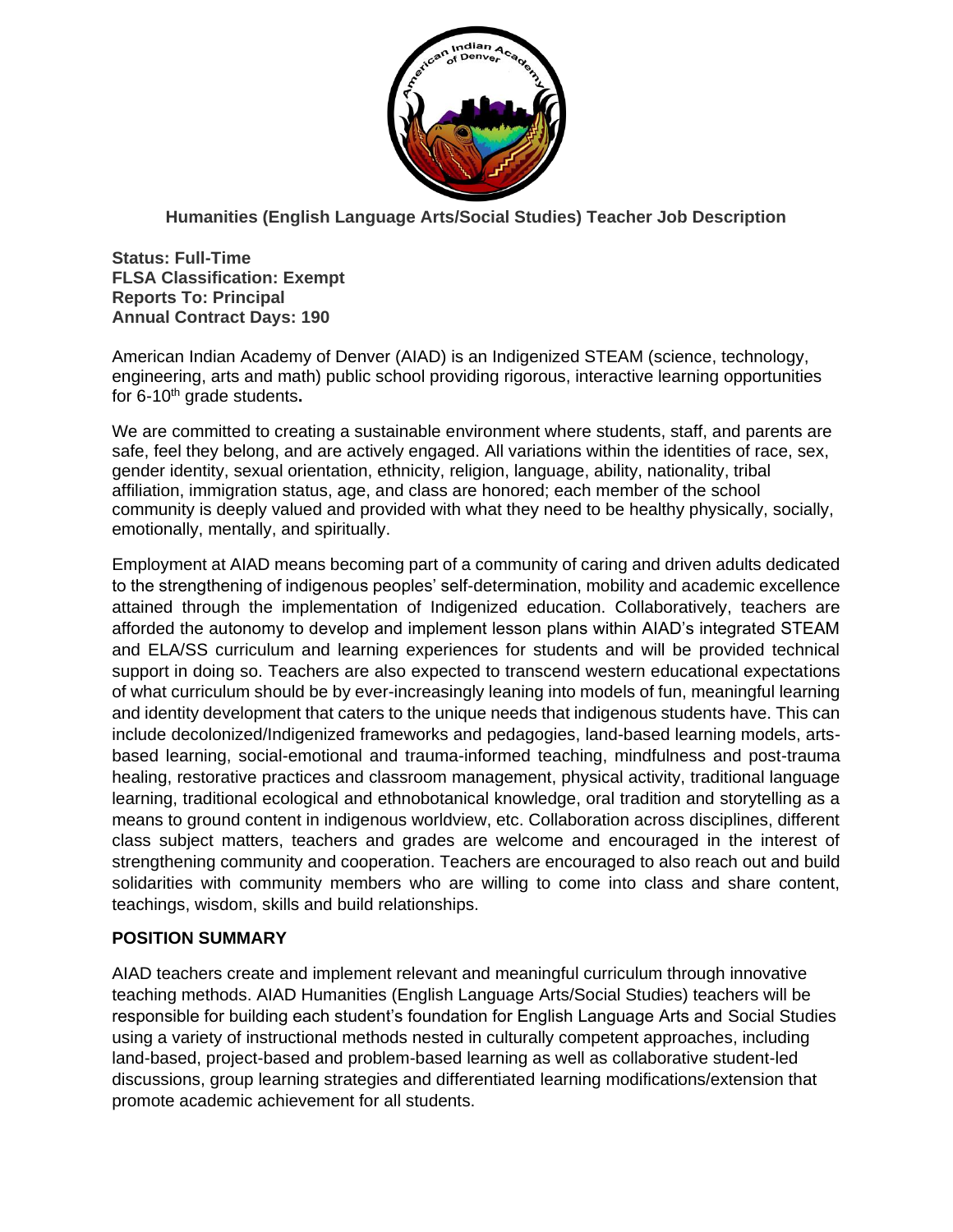

### **ROLES AND RESPONSIBILITIES:**

● Deliver culturally competent, rigorous Tier 1 instruction in middle school and/or 9th/10th grade Humanities via AIAD's integrated English Language Arts/Social Studies curriculum;

• Conduct Tier 2 reading and writing interventions;

• Teach at least one elective course:

●Use strength-based restorative classroom practices that foster resilience and success for students;

●Collaborate with colleagues to develop middle school and/or 9<sup>th</sup> grade Humanities lesson plans and learning activities that fit within AIAD's integrated curriculum;

● Participate in weekly professional development through a student-centered professional learning community format;

● Develop strong relationships with parents and students, creating investment in school culture and academics;

● Work collaboratively with partner teachers and staff (fellow Humanities teacher, STEAM teacher, Lakota/Dineh Culture & Language teachers and school staff) to create consistent structures and systems;

● Maintain required administrative records, for example: student attendance, evaluation, report cards, and student data;

● Implement Individualized Education Plan (IEP), monitor and report on students' progress toward their academic and career readiness goals, as noted in their IEP as aligned with the instructor's content area.

#### **MINIMUM REQUIREMENTS:**

● Possess Colorado Teaching Licensure and/or endorsements in the subject areas that s/he will teach and/or hold at least a BA or higher in a relevant subject area;

● Possess at least Year-One English Language Acquisition (ELA) qualification or is willing to acquire this qualification within one year of hire;

• Has minimum of 2 years classroom experience;

● Has strong content knowledge in literacy and History/Social Studies, especially as it pertains to reading, writing, speaking, and listening across the subject areas of History, Social Studies, and other Humanities subjects;

● Has experience developing and implementing differentiated curriculum and learning objectives for a wide range of learners;

• Has experience and/or strong understanding of how to design culturally competent learning experiences;

● Has experience integrating technology and artistic expression into instruction and student learning experiences;